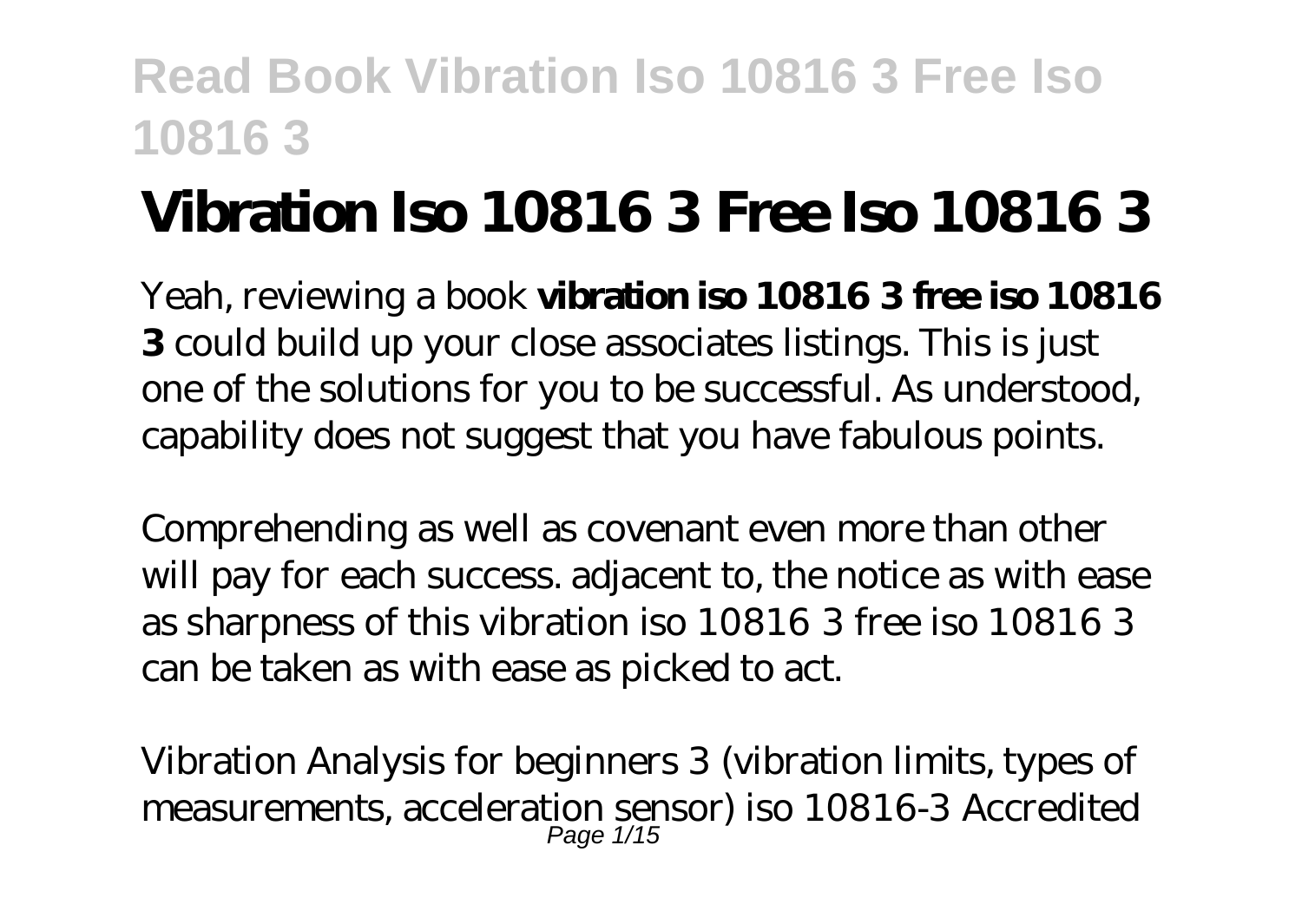ISO Category I Vibration Analyst Training \u0026 Certification How to interpret ISO 10816-1 with the Fluke 805FC Vibration Meter How to Measure Vibration with the Fluke 810 Vibration Tester Motionics Single-Channel Vibration Tester **Free Vibrations TM160 Series - TecQuipment** Low Frequency Vibration (LFV) in Simulator - D.I.Y. - LFV em simulação *Fluke 805 and 810 Vibration Introduction - Transcat* Understanding Vibration Screening with Fluke 805: How to Trend and Intepret Results *Part 3-Représentation de la Norme ISO 10816 Part 2-Présentation de la Norme ISO 10816* Vibrate Fluke 810 Vibration Tester w/Chuck Gunn **Vibration Analysis - Part 1 (Introduction)** Vibration Analysis for beginners 2 (how to start your Predictive Maintenance) *Vibration Testing Tutorial* Page 2/15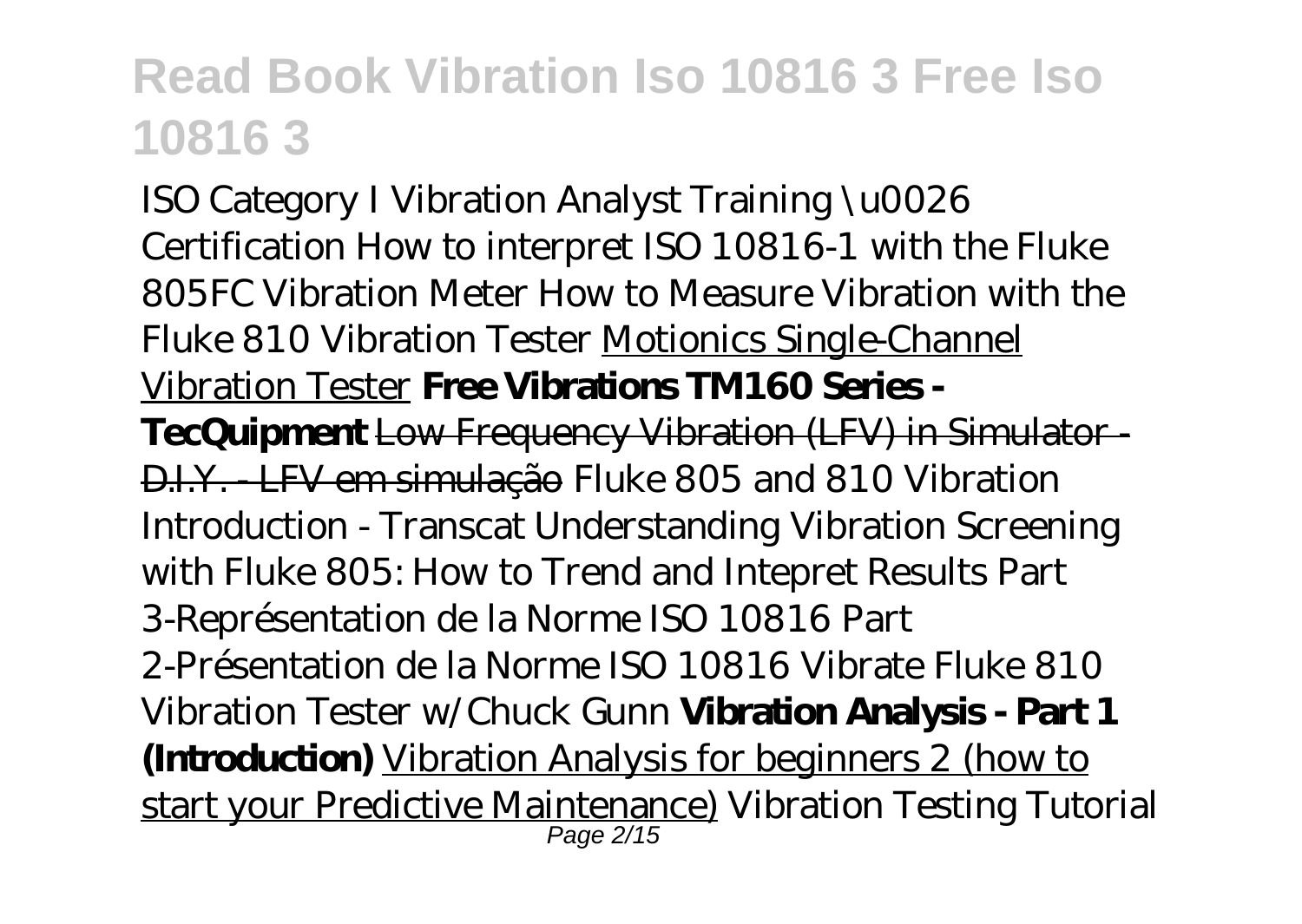Easy balancing with vibration meter and mobile app Application Vibration Meter PCE-VM 25 Instrumentos de medición [Analizador de vibraciones] Digital Vibration Tester TV260 at Obsnap Instruments Forced Vibrations TM1016 - TecQuipment Part 1-Présentation de la Norme ISO 10816 Mechanical dynamics (Mechanical vibrations): vidéo 3 2 Introduction part2 Webinar - How Machine Vibration Signatures Help to Detect Early Failures How to become an expert in Vibration Analysis **SAIEE RMS | An Introduction to Rotor Dynamics in Induction Motor Driven Systems** 6-How-Plant-Wellness-Way-Gets-Companies-to-World-Class-Reliability-Fast.wmv Webinar - Döner Ekipmanlarda Vibrasyon Ölçümü ve Faydaları *Vibration Iso 10816 3 Free* ISO 10816-3was prepared by Technical Committee ISO/TC Page 3/15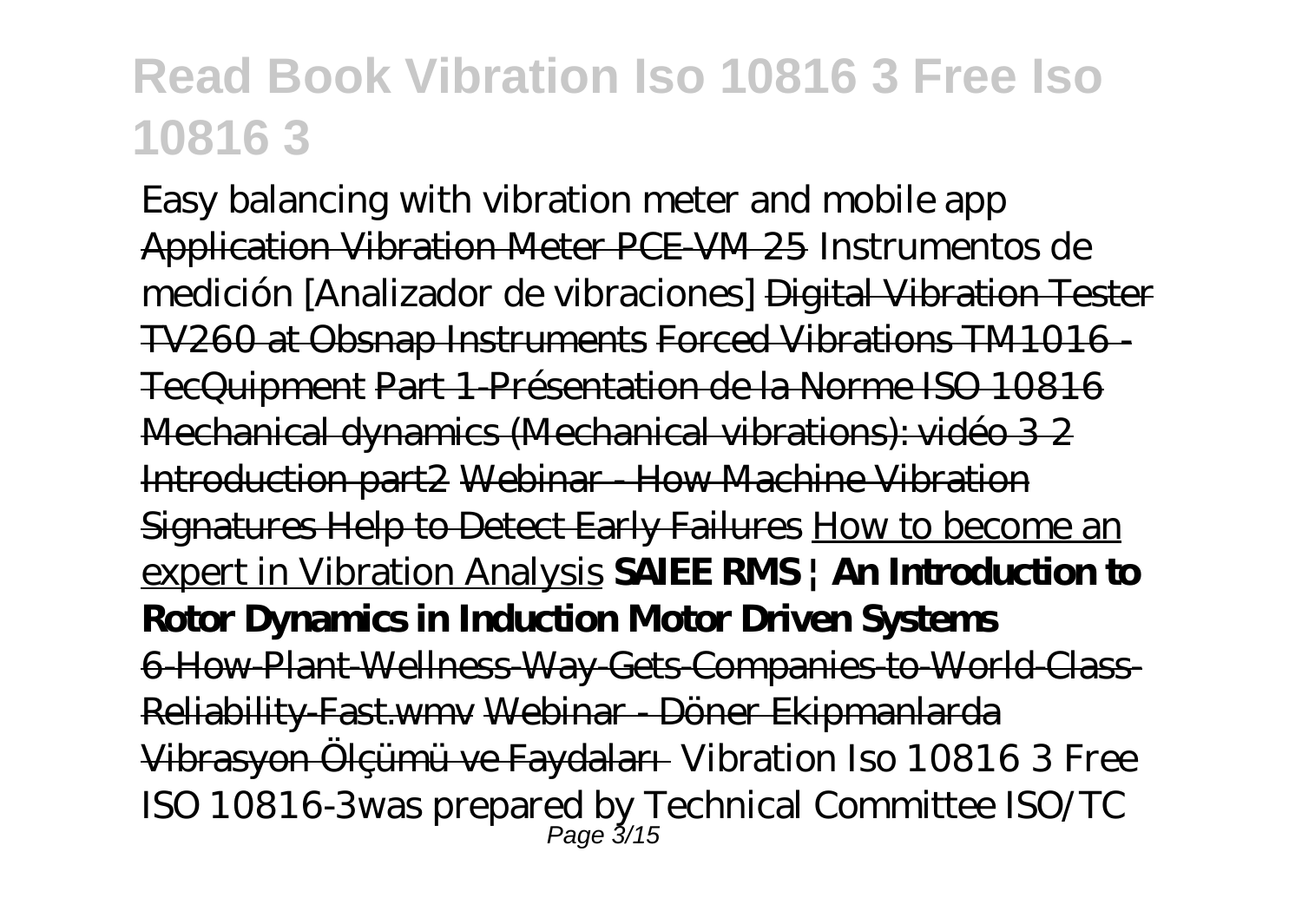108, Mechanical vibration, shock and condition monitoring, Subcommittee SC 2, Measurement and evaluation of mechanical vibration and shock as applied to machines, vehicles and structures. This second edition cancels and replaces the first edition (ISO 10816-3:1998).

*ISO 10816-3:2009(en), Mechanical vibration ? Evaluation of ...*

Limit Vibration Values There are some limit vibration values which can be considered as values indicating a worsening machine condition. We can set up the limits according to some experience with certain machines and there are also for example ISO 10816-3 standards for those limit values. Low Frequency Vibrations All mechanical faults which are Page 4/15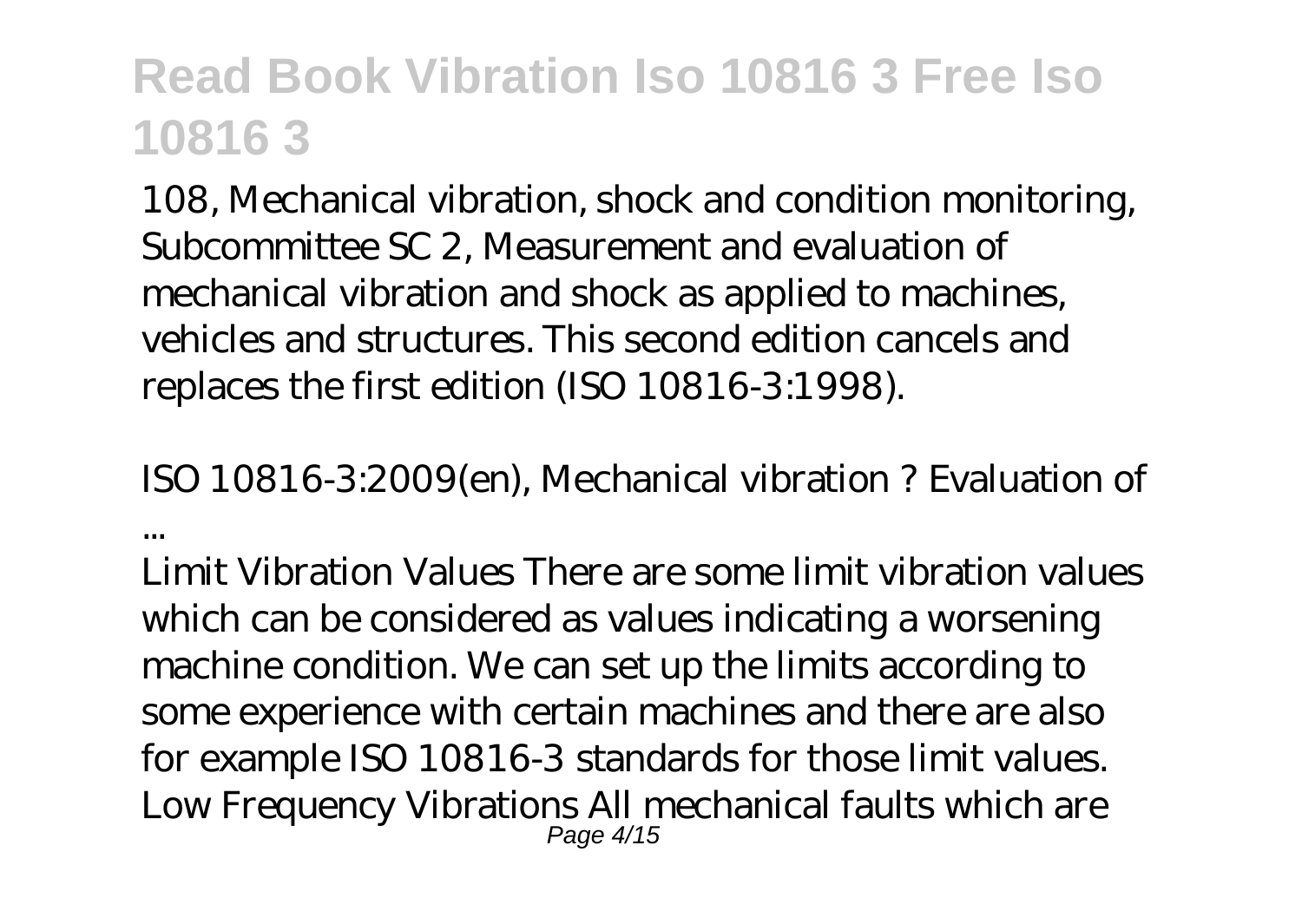related to the speed of the machine such as unbalance, misalignment and mechanical looseness are considered as low frequency vibrations.

#### *Vibration Standard Iso 10816-3 - beachmj*

The input data of the two channels are buffered in the MAIN routine with a source function block. Accordingly, a twodimensional array with the size [cChannels, cBufferLength] is established. According to DIN ISO 10816-3, frequency range of 10 Hz to 1000 Hz should be evaluated for a rotational speed of more than 600 min-1. The frequency resolution of the frequency analysis (calculated internally in the IntegratedRMS function block) should therefore be well below 10 Hz.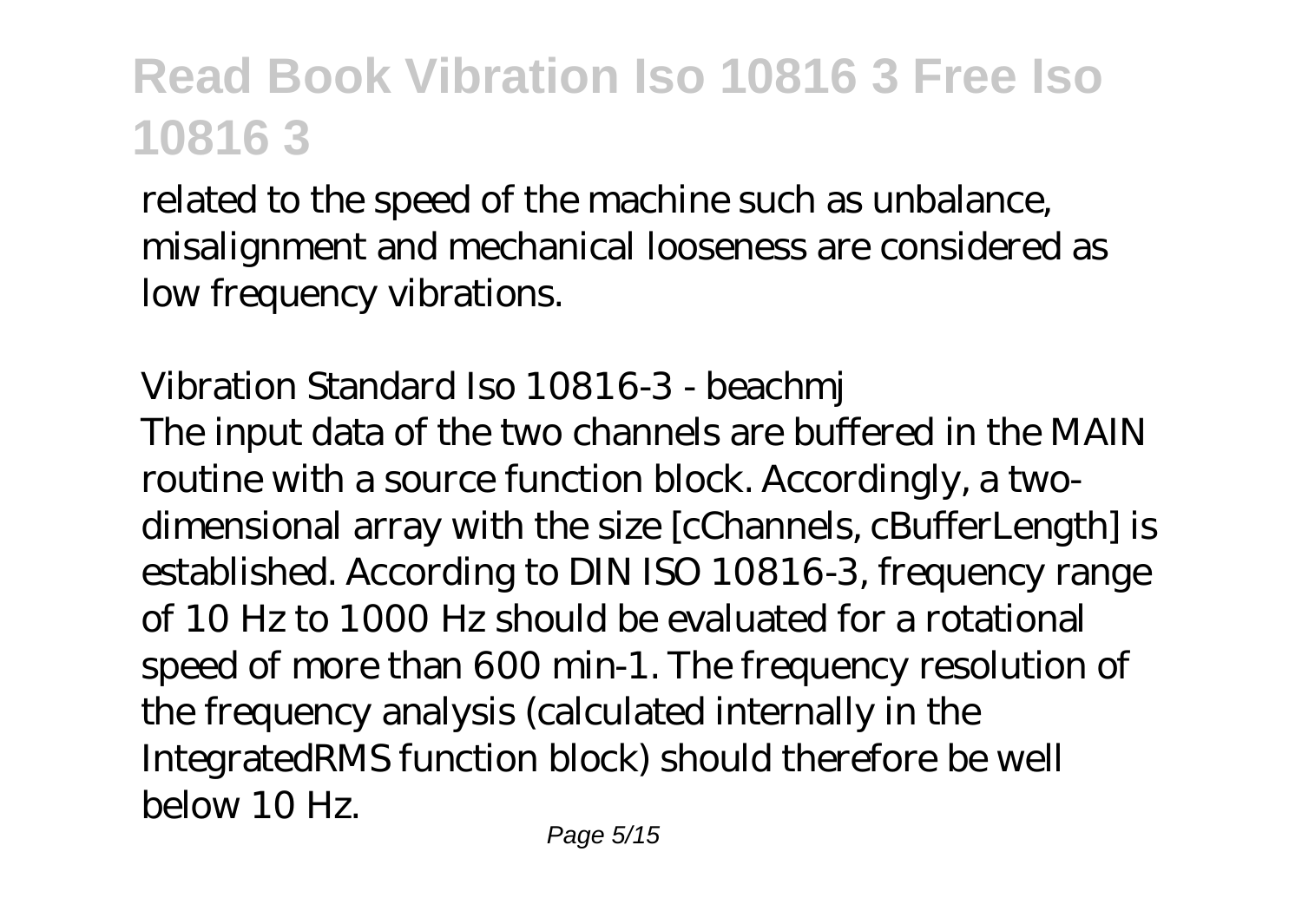*Vibration assessment according to ISO 10816-3* ISO 10816-3 point to another standard normally that defines the specs of the measurement (ISO 2954 or updated), it is normally not broad band like that or at least not OA, the normal spec is "broad band" but filtered 10-1000Hz and the filter spec is brand new in the latest 10 years and are now defined in a way that it is actually possible to follow the previous was the same from the 50's I think however for machines less than 600RPM lower limit should be 2Hz .

*ISO 10816-3 Vibration severity chart - Vibration Analysis ...* ISO 10816 establishes the general conditions and procedures for measurement and evaluation of vibrations Page 6/15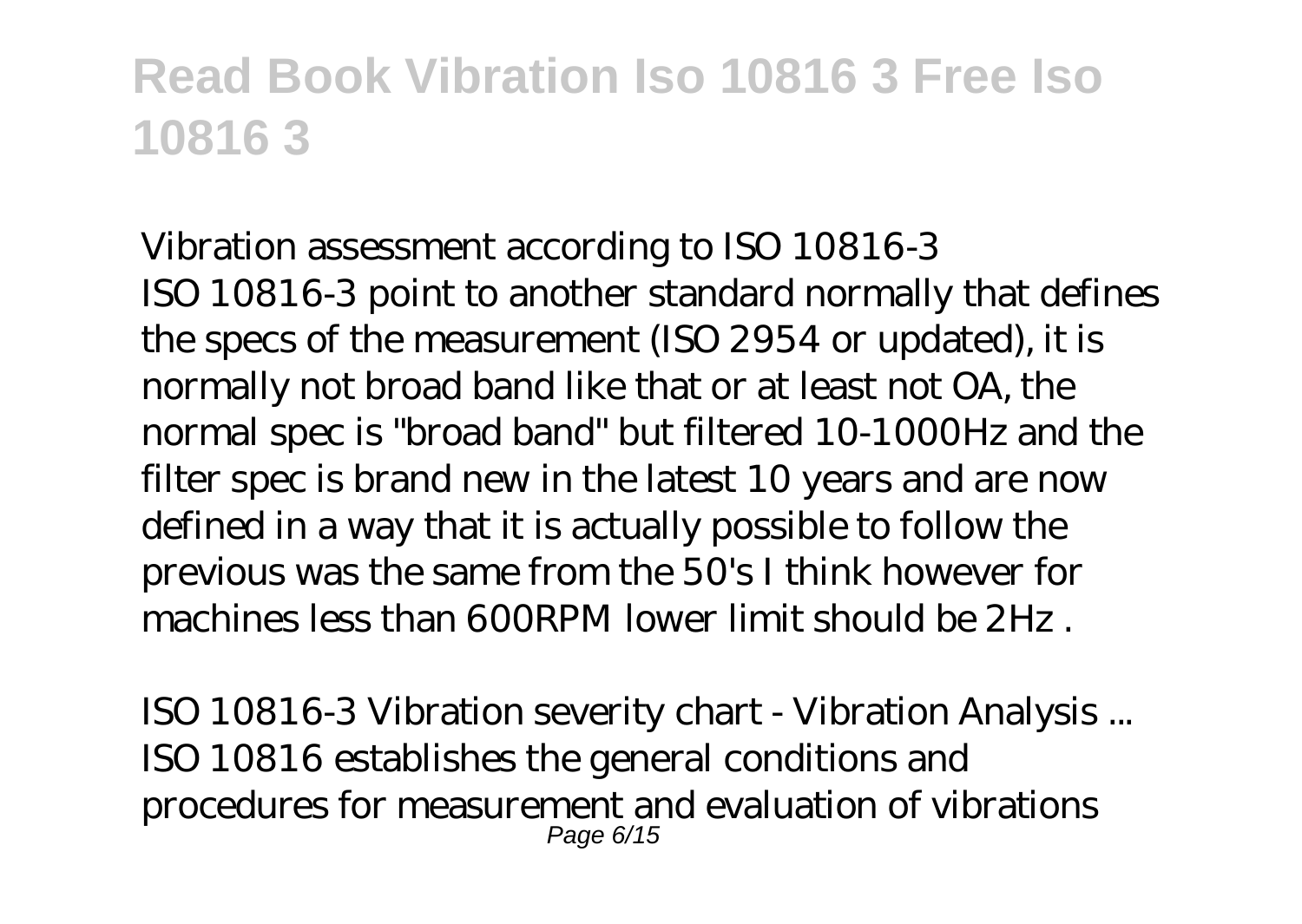from the non-rotating parts of machines. Standards provide guidance for machines operating in the 10 to 200 Hz (600 to 12,000 RPM) frequency range. Examples of these types of machines are small, direct-coupled, electric motors and pumps, production motors, medium motors, generators, steam and gas turbines, turbo-compressors, turbo-pumps and fans.

*ISO 10816 Standards: Vibration Monitoring Non Rotating ...* ISO 10816-3:2009 gives criteria for assessing vibration . ISO 10816-7:2009 gives . evaluation of .iso 10816 - pdf free download - edoc.siteiso.... download free of charge. ... part of ISO 18436 shall be classified in one of four categories (4.2 to 4.5). ... ISO 10816-3, Mechanical vibration Evaluation of.. Page 7/15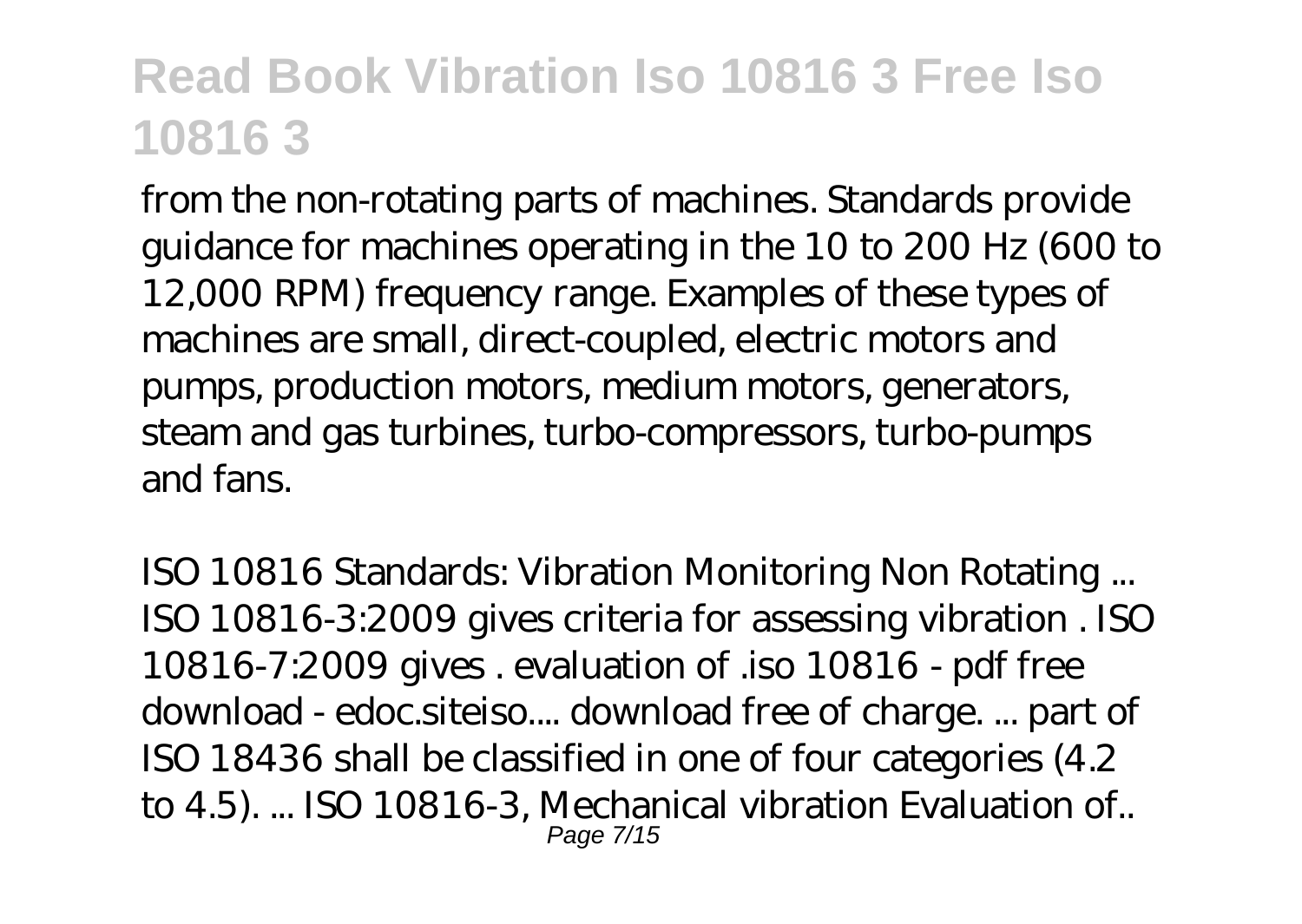mechanical vibration - evaluation of machine vibration by measurements on non-rotating ...

*Vibration Iso 10816-3 Pdf Free Download Iso 10816-3 - RK ...*

ISO 10816-3:2009 gives criteria for assessing vibration measurements when made in situ. The criteria specified apply to machine sets having a power above 15 kW and operating speeds between 120 r/min and 15 000 r/min.

*ISO 10816-3:2009 - Estonian Centre for Standardisation* ISO Vibration standards today •ISO 10816‐Bearing vibration •ISO 7919 Shaft vibration •ISO 20816 New series bearing and shaft vibration. Merge of 10816 and Page 8/15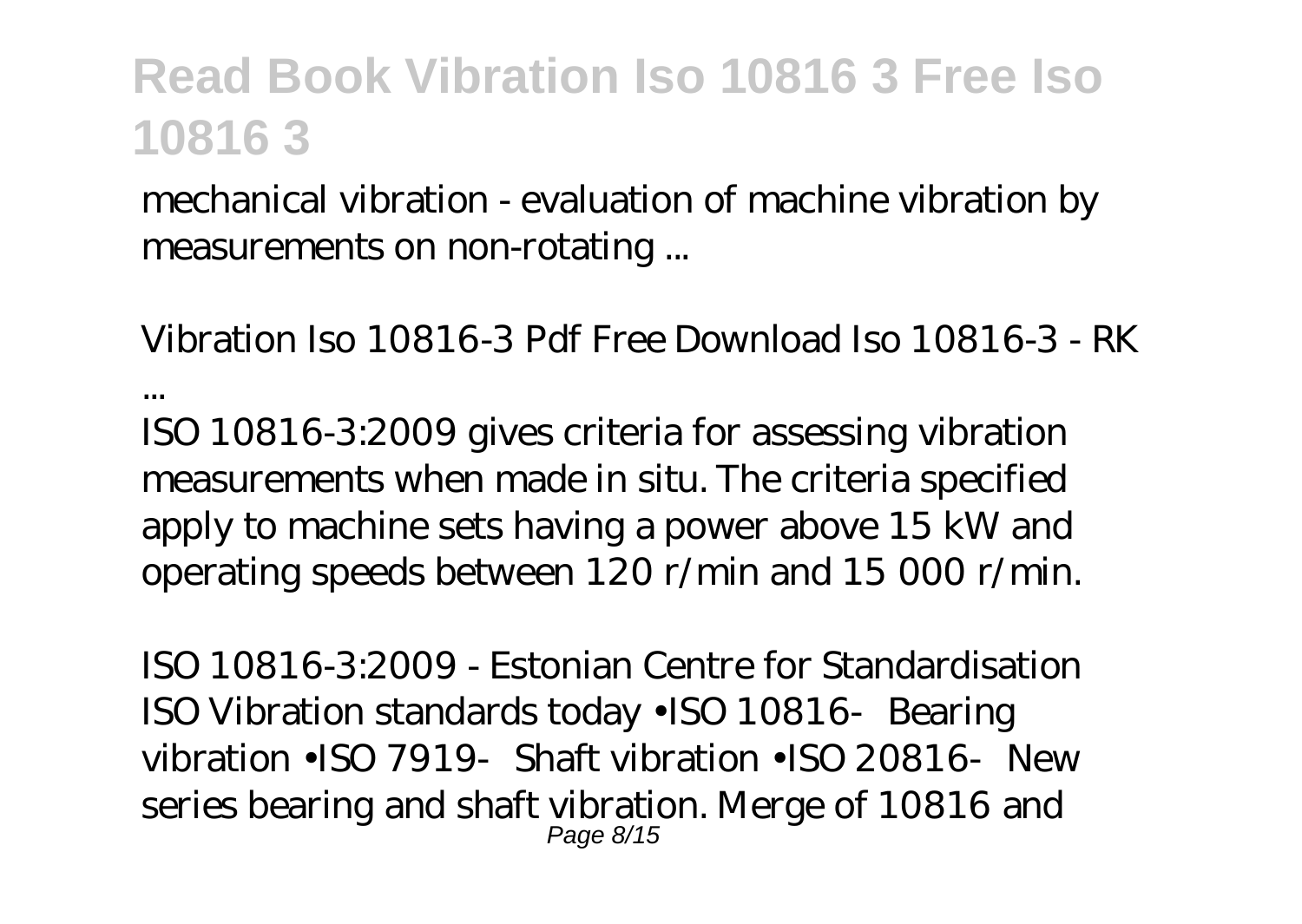7919 to 20816. Important for power plants. •ISO 20816 ‐2 Land‐basedgas turbines, steam turbinesand generators in excess of40 MW, with

*ISO standards for Machine vibration and balancing –Focus*

*...* ISO 2372 (10816) Standards provide guidance for evaluating vibration severity in machines operating in the 10 to 200 Hz (600 to 12,000 RPM) frequency range. Examples of these types of machines are small, direct-coupled, electric motors and pumps, production motors, medium motors, generators, steam and gas turbines, turbo-compressors, turbo-pumps and fans.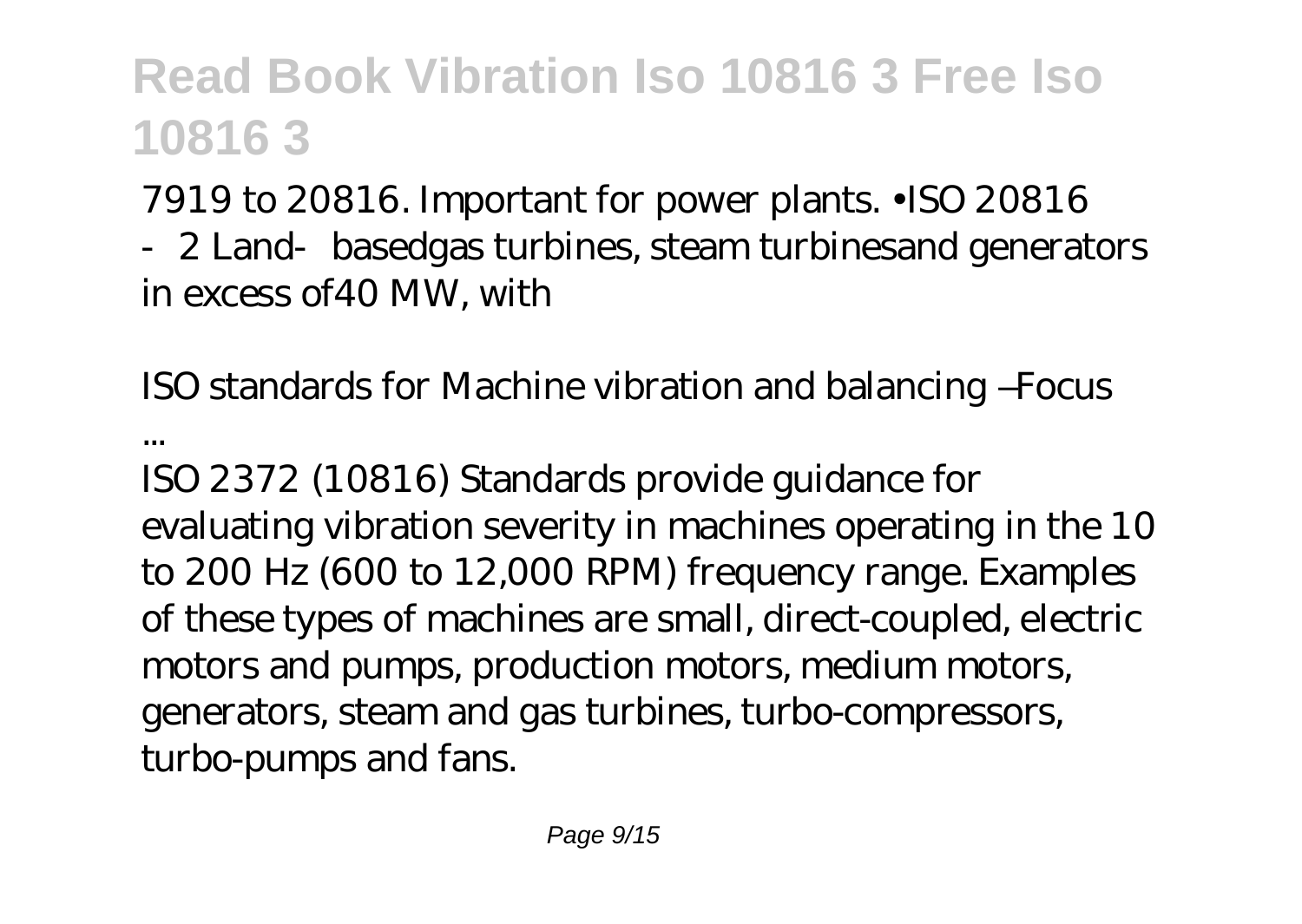*Iso 10816-1 Vibration Severity Chart [ylyx95dzrqnm]* The aim of this part of ISO 10816 is to standardize measurements, to assist in their evaluation and to make possible a comparative evaluation of the vibration measured in wind turbines and their components. In the event of evaluation zone boundaries being exceeded, the results of such measurements should enable conclusions to be drawn regarding possible threats to the corresponding components of the wind turbine or to the installation as a whole, but without identifying the corresponding ...

*ISO 10816-21:2015(en), Mechanical vibration ? Evaluation ...* June 19th, 2018 - ISO 10816 3 2009 Mechanical Vibration Evaluation Of Machine Vibration By Measurements On Non Page 10/15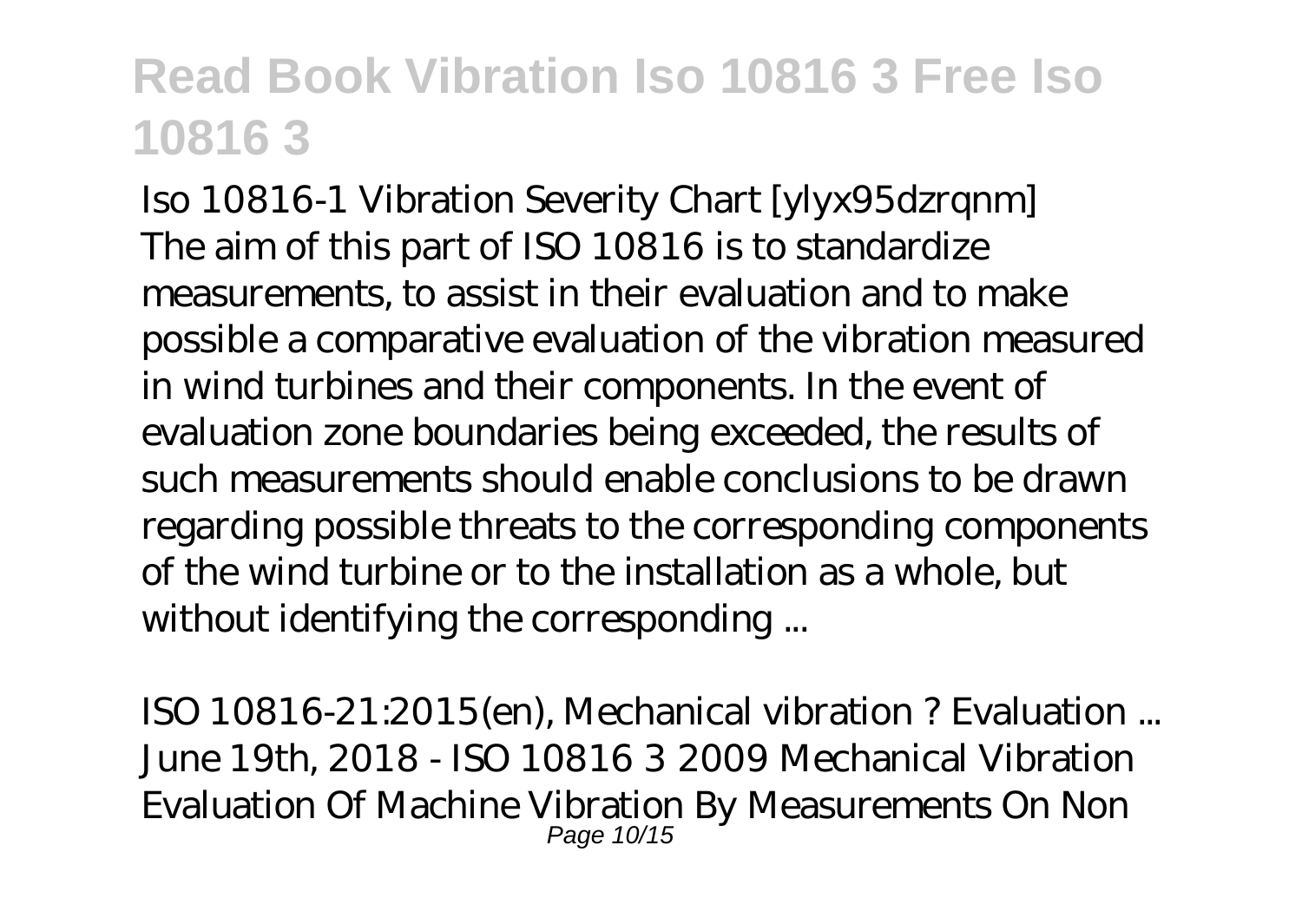Rotating Parts Part 3 Industrial Machines With Nominal Power Above 15 KW And Nominal Speeds Between 120 R Min And 15 000 R Min When Measured In Situ' 'iso 10816 vibration standard pdf free download

#### *Iso 10816 - ads.baa.uk.com*

This is in contrast to other standards dealing with vibration measurements (e.g. ISO 10816-1, ISO 10816-3 and ISO 13709 [10]) which do make these distinctions. The statistical analysis showed a slight dependency of the vibration values with the power consumption of a pump.

*ISO 10816-7:2009(en), Mechanical vibration ? Evaluation of*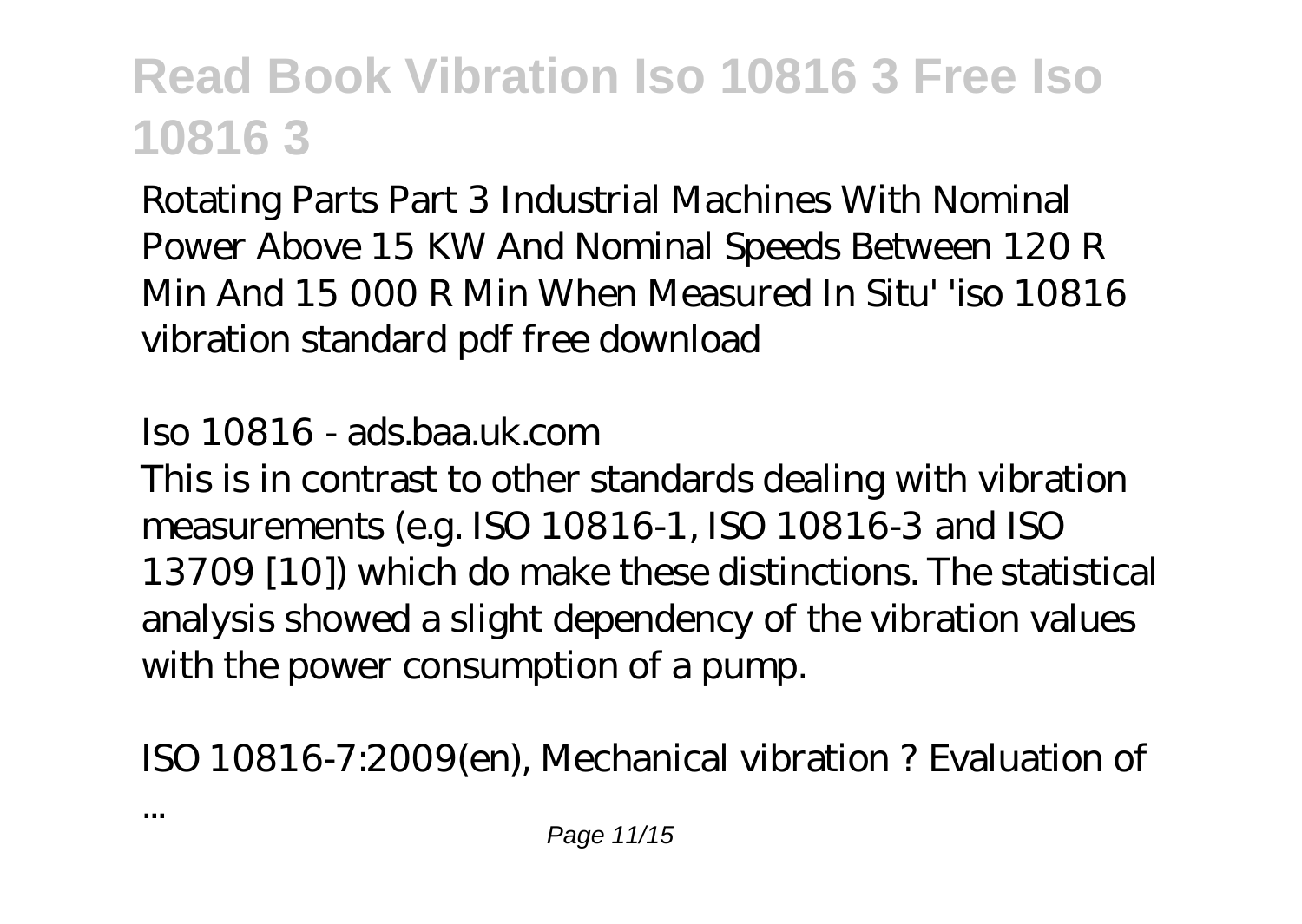Mechanicalvibration . ISO 10816-3:2009 gives criteria for assessing vibration . ISO 10816-7:2009 gives . evaluation of .iso 10816 - pdffree download - edoc.siteiso 10816 vibration standard ...

*Iso 10816 7 Free Download by marsekiters - Issuu* iso 10816 vibration limits iso 10816 free download iso 2372 (10816) pdf 18 Dec 2002 Till today no vibration standards are available for determining the acceptable vibration level for specific machine tools. However there are some standards available that gives an indication of machinery health based on overall vibration level like ISO 2372 (RMS velocity in the frequency range 10 Hz to 1kHz).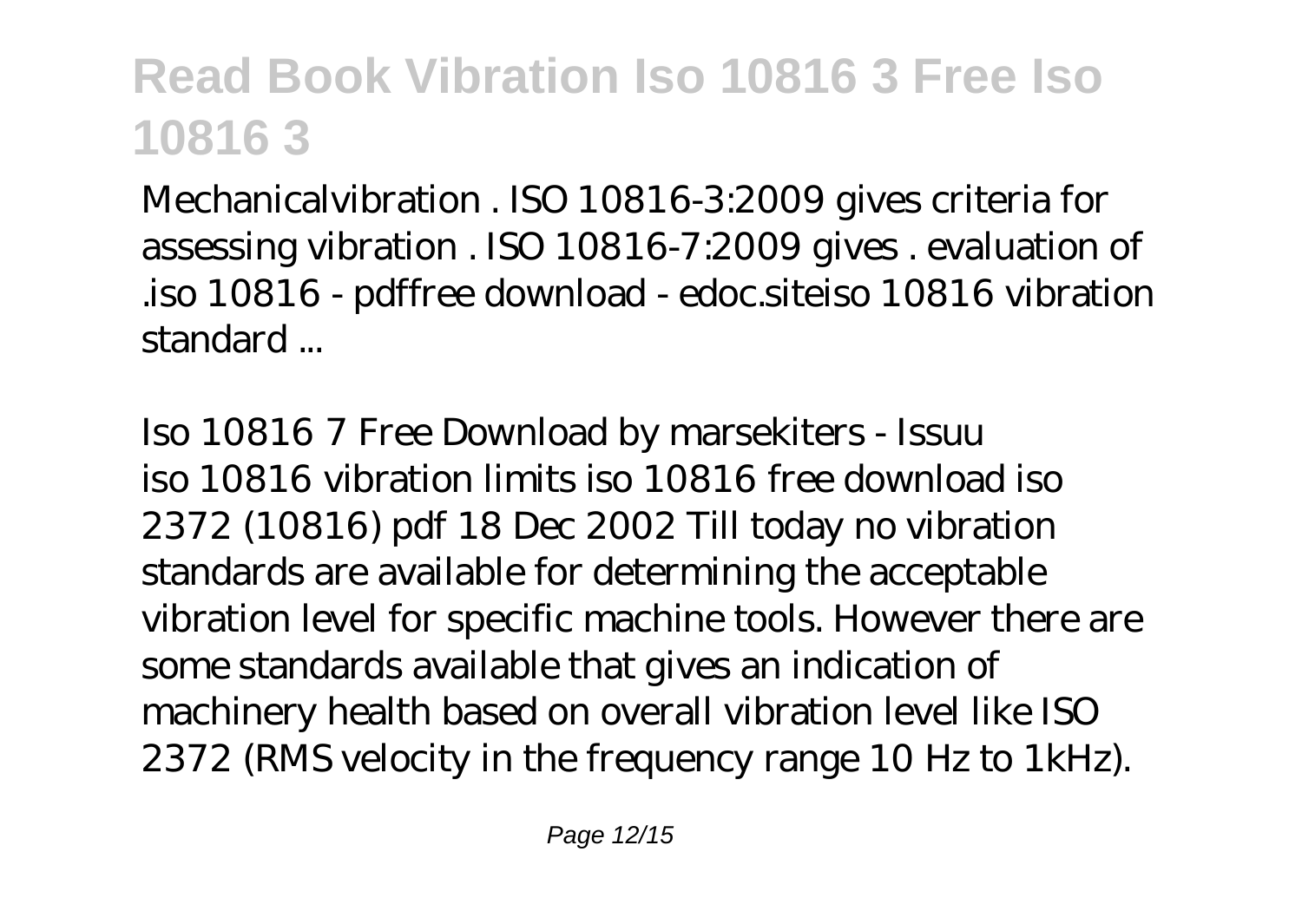*Iso 2372 vibration standard pdf – Telegraph* DIN ISO 10816-3 Mechanical vibration - Evaluation of machine vibration by measurements on non-rotating parts - Part 3: Industrial machines with nominal power above 15 kW and nominal speeds between 120 r/min and 15000 r/min when measured in situ (ISO 10816-3:2009 + Amd.1:2017) standard by DIN-adopted ISO Standard, 01/01/2018

#### *DIN ISO 10816-3 - Techstreet*

The basis for this is that the TRIP value is a fixed value corresponding to 10816–4 maximum vibration to which the machine should be subjected. The following are excluded from this part of ISO Figure 1 shows typical measurement Page 13/15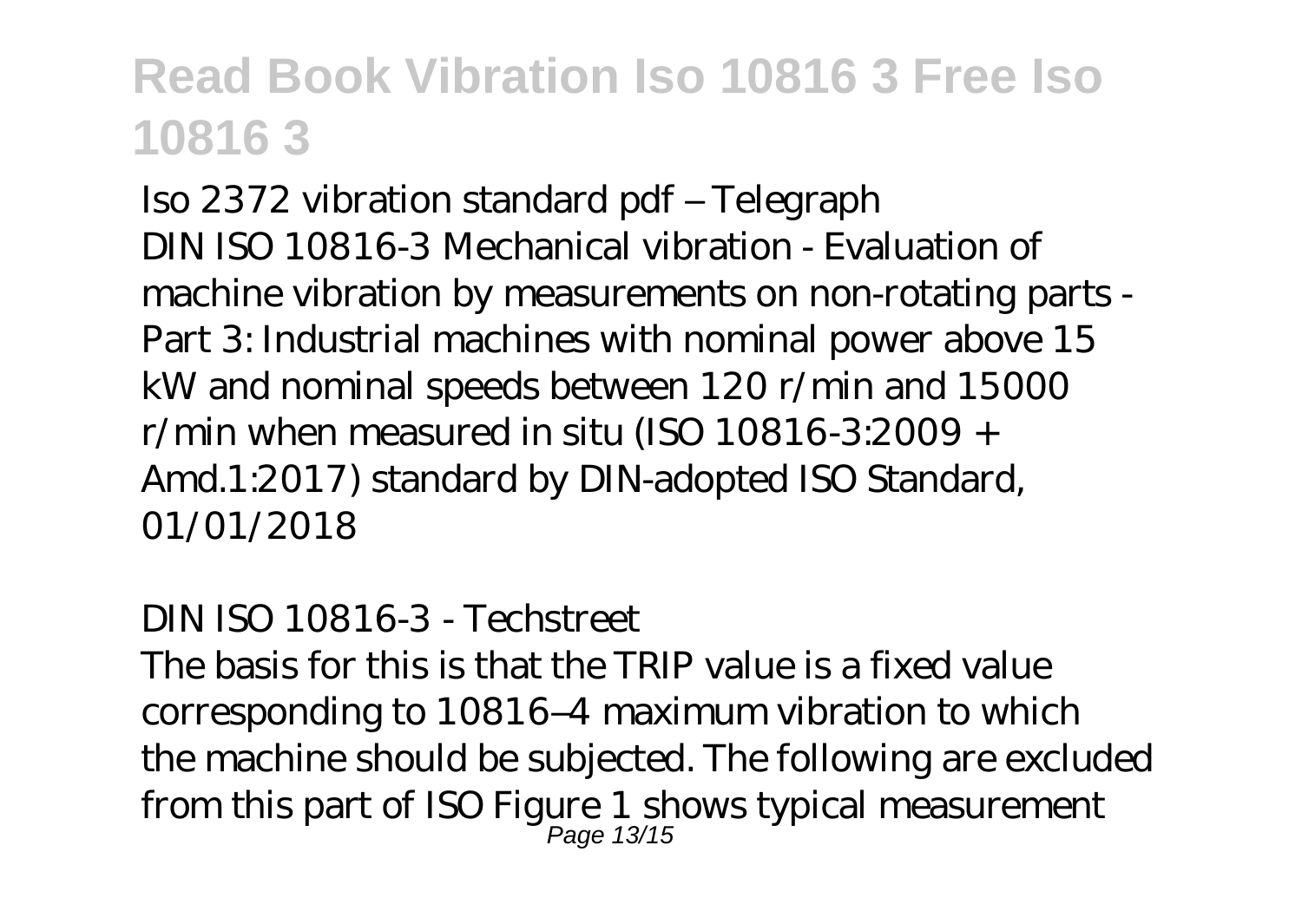#### positions.

#### *ISO 10816-4 PDF - PDF For Me*

ISO 10816 class 3, this machine should be stopped for maintenance when the velocity readings are >112 mm/sec but we ran this machine with confidence more than a year based on envelope readings As the envelope overall readings are <5 g Conclusion: This type of scenario is expected in any plant When the machine need [EPUB] Iso 10816 1 Free Library

*Iso 10816 6 - reliefwatch.com* ISO 10816-3 -Evaluation Of Machine Vibration by Measurements on non-rotating parts - Industrial machines Page 14/15